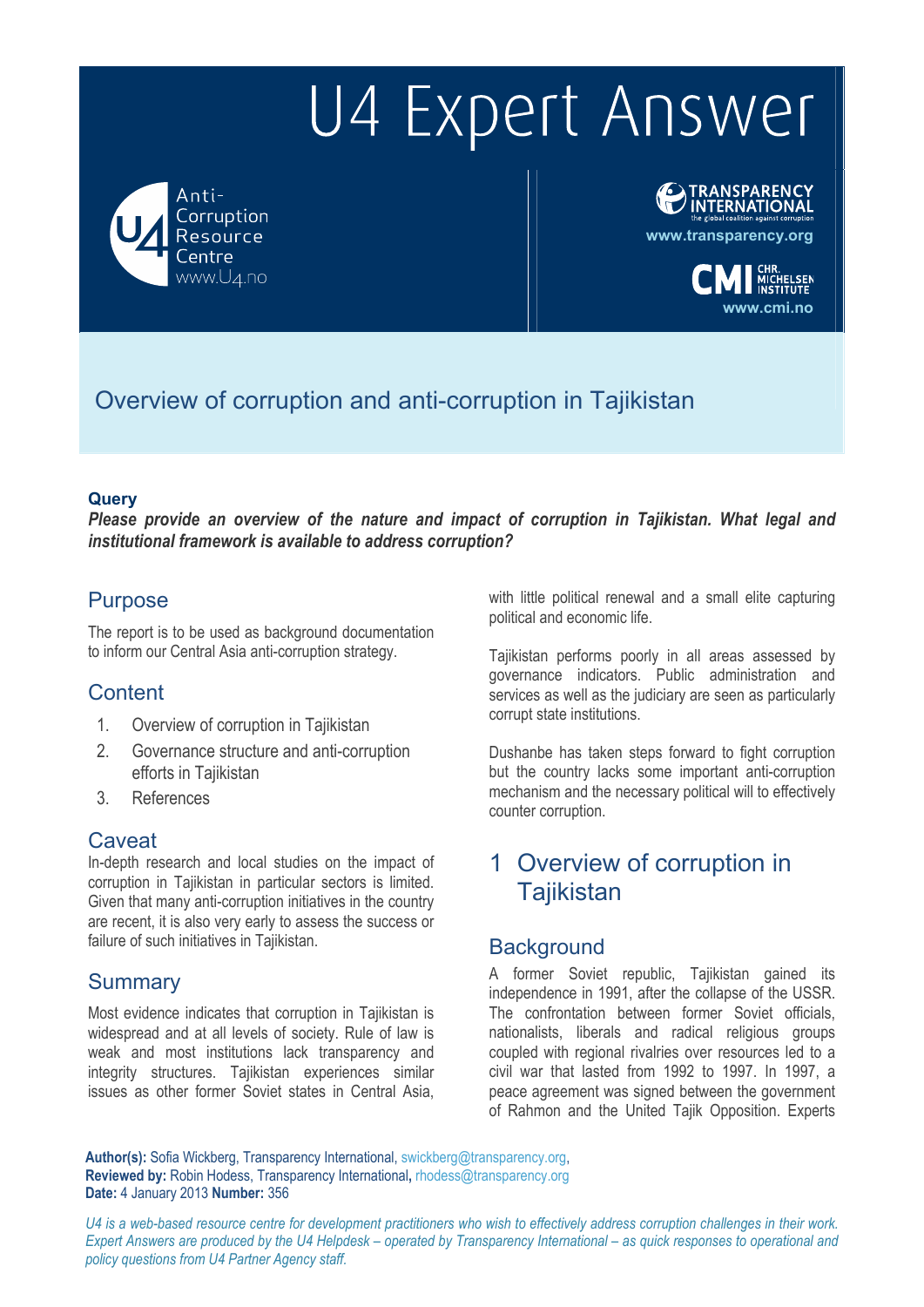say that the trauma associated with the violent civil war left the population more apathetic and less inclined to challenge the government (International Crisis Group: 2009).

The Tajik regime is characterized by patronage and cronyism (Freedom House: 2012). The state is used to push and promote the interests and private gain of leaders and their allies; ministries and sectors of direct interest to the political elites are favoured, such as the defence and security or the state-owned aluminium industry, whereas social services and other sectors are severely underfunded (International Crisis Group: 2009). The government, for example, is regularly unable to provide sufficient energy supply in winter, leaving people without heating and electricity (Bertelsmann Foundation: 2012). Opposition parties are co-opted or excluded from the political scene and rivals are threatened, exiled or imprisoned (International Crisis Group: 2009). The government also maintains its monopoly over Tajikistan's political life through election fraud (Bertelsmann Foundation: 2012).

Tajikistan is the poorest and most underdeveloped of the former Soviet states, with a per capita income of USD 746 in 2010. The country is landlocked and, unlike its neighbours, it does not possess hydrocarbon reserves (Bertelsmann Foundation: 2012). Almost half the population lives on less than USD 2 per day (France Diplomatie: 2012) and hunger is widespread (International Crisis Group: 2009). About a million Tajiks have emigrated, mostly to Kazakhstan and Russia, and an increasing number of young workers leave the country. Their remittances exceeded USD 2 billion in 2010, making Tajikistan one of the world's most remittance-dependent countries (Bertelsmann Foundation: 2012).

Tajikistan's location, with a porous 1400 km long border with Afghanistan, makes it vulnerable to religious extremism, drug trafficking and organised crime. The country suffers from increasing narcotic abuse, institutionalized corruption and state capture (Bertelsmann Foundation: 2012). It is also seen by Russia and the West as a buffer zone against terrorism and drug/human trafficking, and has a growing geostrategic importance due to its role in the delivery of supplies to NATO in Afghanistan (Freedom House: 2012).

### Extent of corruption

Transparency International's 2012 Corruption Perception Index ranks Tajikistan 157<sup>th</sup> out of the 176 countries and territories assessed, with a score of 22 on a scale of 0 - 100, where 0 means that a country is perceived as highly corrupt and 100 means it is perceived as very clean. Tajikistan's score is similar to its neighbours, Kyrgyzstan scoring 24, Uzbekistan and Turkmenistan scoring 17 and Pakistan 27. Afghanistan is perceived as significantly more corrupt, with a score of 8.

The World Bank's Worldwide Governance Indicators (WGI) also place Tajikistan in the lowest tenth of the percentile ranks, with a score of 9, on a scale from 0 to 100, in terms of **control of corruption**. Tajikistan's score dropped by half between 2007 (18) and 2009 (9). This could be explained by the instability that ravaged the country during that period combined with the damaging effects of the economic crisis that adversely affected the country. Tajikistan's score on **rule of law** has remained stable and alarmingly low in the last decade, ranging from 11,5 in 2002 to 16,3 in 2005, to go back to 11,3 in 2011.

Consistent with these findings, Tajikistan's **citizens** also perceive corruption as a problem in their country, as reflected by UNDP's 2010 public opinion survey. Almost 80% of respondents considered their country to be corrupt. The World Economic Forum's Global Competitiveness Report 2012-2013 states that **business executives** perceive corruption as the fourth most significant obstacle to doing business in Tajikistan (12,6% of the respondents), just after tax rates, regulations, and access to financing.

### Forms of corruption

#### *Petty and bureaucratic corruption*

Public administration in Taiikistan is highly centralised. Tajikistan's bureaucracy is burdensome and ineffective due to a combination of corruption, incompetent staff, inadequate facilities, and a lack of resources (Bertelsmann Foundation: 2012). According to the WEF Global Competitiveness Index, inefficient government bureaucracy has always been in the upper half of the list of obstacles for doing business in the country.

According to the public opinion survey conducted by UNDP and the Centre for Strategic Studies in 2010, almost 70% of respondents admitted having paid a bribe or having wanted to pay a bribe without affording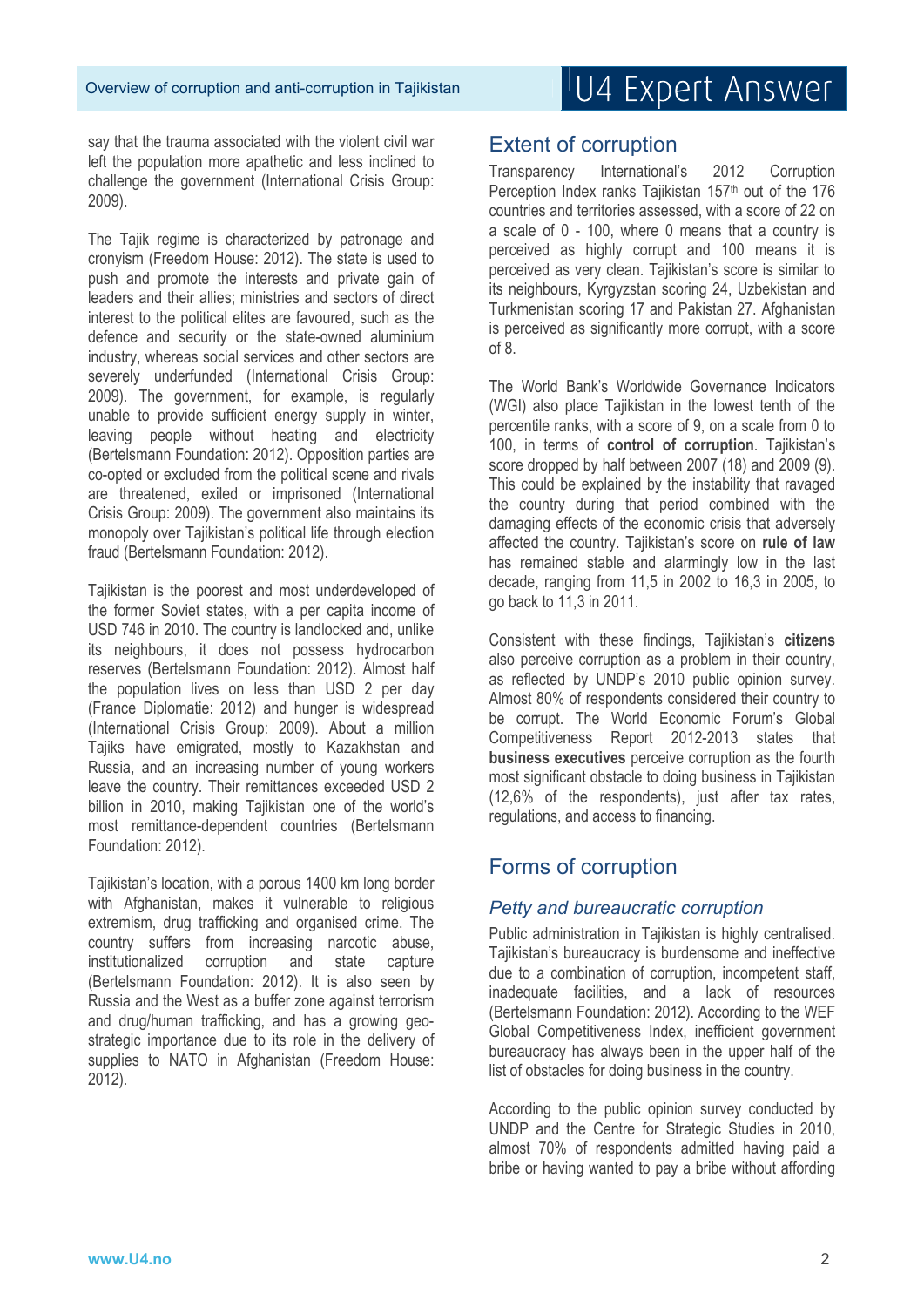it. The survey reveals that farmers and entrepreneurs are the two segments of society most exposed to corruption on a daily basis.

Business people perceive bribery to be a major problem in Tajikistan as well. The World Bank/IFC Enterprise Survey 2008 indicates that more than 44% of respondents claimed they were expected to make gifts to civil servants to "get things done" or "grease the wheel", and more than one third reported having experienced at least one demand for a bribe in that year.

#### *Political corruption*

According to Freedom House 2012, Tajikistan is **not an electoral democracy** and most of its latest elections were qualified by international and local observers as fraudulent (Bertelsmann Foundation: 2012). In its Nations in Transit 2012 report, Freedom House refers to Tajikistan's multi-party system as a "democratic façade". Patronage networks and family ties are central in Tajikistan's political life. Global Integrity's Reporter's Notebook 2011 stresses that Rakhmon has managed to concentrate the country's political and economic power in the hands of his kin.

UNDP's 2006 corruption survey raises the issue of state capture in Tajikistan, pointing to the alliances between organised criminal groups, political parties and high-ranking government officials.

Global Integrity (2011) considers the accountability of the legislative and executive branches of government to be "very weak". The country has adopted laws to make political party financing more transparent but most of them are ineffective and/or not applied (Global Integrity: 2011).

#### *Grand corruption*

Corruption is common in the awarding of contracts, as the World Bank/IFC Enterprise Survey 2008 shows. More than one fourth of polled firms said they were expected to offer gifts to secure government contracts, and almost 40% considered corruption a major constraint for doing business.

Tajikistan adopted the *Law on Government Procurement of Goods, Works and Services* in 2006 and the Agency on Public Procurement of Goods, Works and Services was established in 2010. There are systems in place that require the publication of announcements and tenders, as well as asset declarations for public procurement officials, but there is

no monitoring mechanism. The US Department of State 2010 Report on Human Rights Practices in Tajikistan reveals that it is not uncommon for the government to award public contracts without publishing tenders. The report cites the example of the toll posts on the country's main highway from Dushanbe to the country's second-largest city, Khujand. The contract was awarded without a public call for tenders to an unknown company named Innovative Road Solutions, based in the British Virgin Islands and run by a member of the president's family.

### Sector-specific corruption overview

#### *Public administration and service delivery*

As mentioned above. Taiikistan's public service and administration is largely ineffective due to corruption, inadequate funding and infrastructure as well as incompetence in the civil service. The Bertelsmann Foundation also underlines the problem of renewal of staff as the Soviet-trained civil servants retire and are replaced by a new generation with insufficient education, making public service more and more ineffective. Patronage networks and nepotism are common practice for the recruitment and promotion of civil servants, even though control over appointments has been tightened recently (Global Integrity: 2011). Government officials sometimes extort money from citizens, and civil servants on the public payroll are the most vulnerable. The US Department of State's 2010 Human Rights Report on Tajikistan illustrates this with the example of the construction of the Roghun hydroelectric dam, for which teachers, doctors, students etc. were forced to buy shares to be able to keep their position. UNDP's 2010 public opinion survey reveals that, for respondents, most public administration bodies and public services were the most corrupt institutions, with the police, customs and tax authorities highest on the list, followed by the administration of universities and hospitals.

According to the US Department of State's 2010 Human Rights Report on Tajikistan, corruption in the **education sector** is widespread, especially in universities and higher education institutions. Students are regularly required to pay significant bribes to enter universities, the amount of the bribes required varying depending on the reputation of the university (from a couple of hundred dollars to 15 000 USD). Bribes also serve the purpose of obtaining better grades. The respondents to UNDP's public opinion survey 2006 admitted that the gap between rich and poor was

# U4 Expert Answer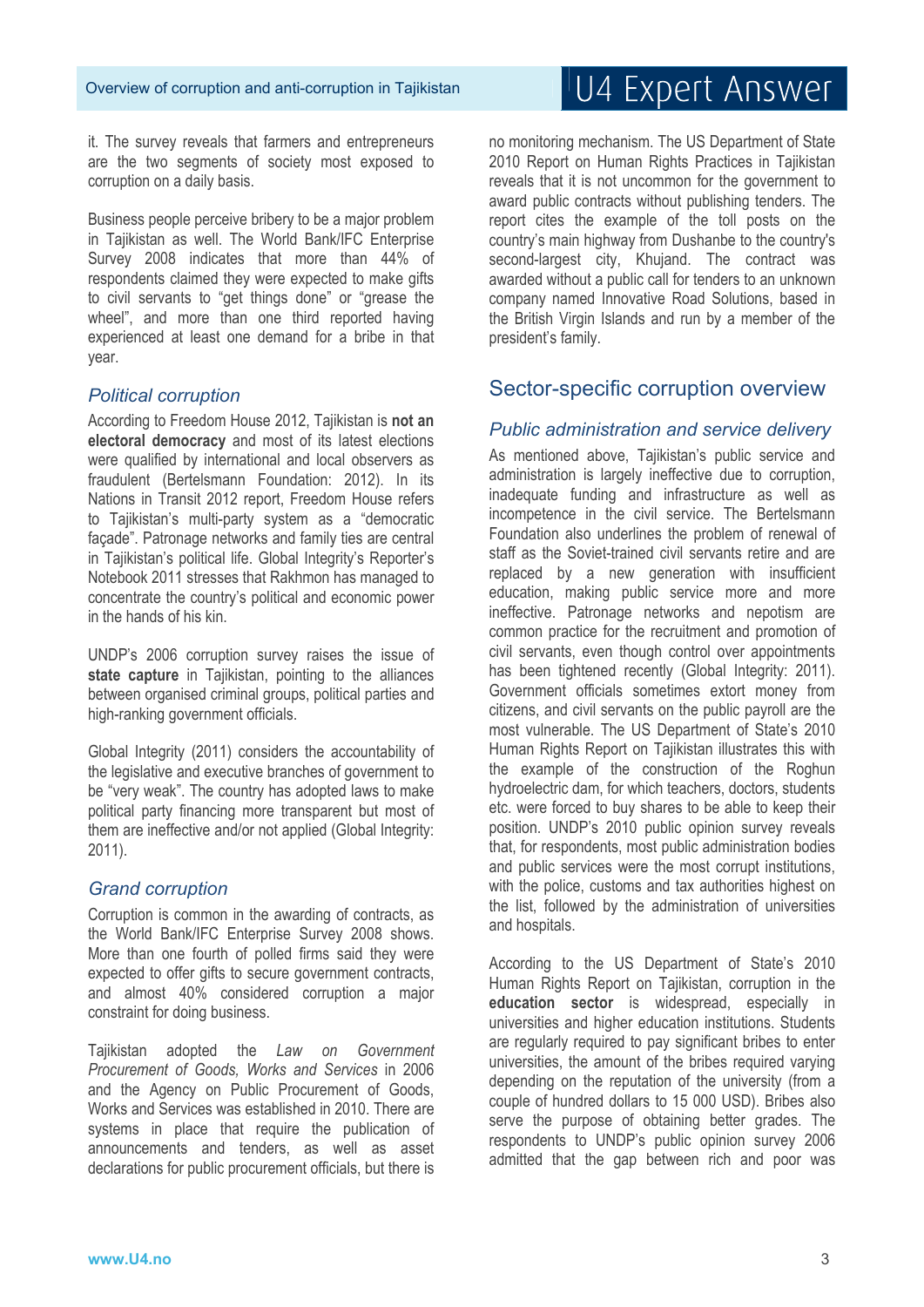widening and that it was virtually impossible for most students to complete their education.

In Tajikistan, corruption is also widespread in the **health sector**. According to UNDP's 2006 public opinion survey, 41% of respondents consider the health sector to be corrupt and 83% recognize that there are corrupt practices within this sector. Health workers are among those who receive the lowest pay in the country, and gifts and bribes constitute a significant source of their income (Transparency International: 2006). One third of the respondents to UNDP's 2010 public opinion survey often had to pay bribes to get "free" medical care and almost half of the respondents had to bribe health workers to get a place in hospital to treat a serious illness. This situation profoundly challenges universal access to health care; as Transparency International's Global Corruption Report 2006 indicates, a large proportion of the population is unable to seek healthcare.

The government of Tajikistan provides citizens with minimal budget information. The annual budget is published on the Parliament's website and the Ministry of Finance regularly posts Budget Performance Reports, with aggregated numbers, on its website. Interested individuals can submit requests to receive more detailed budget reports but the process is complicated. It is even more difficult to obtain budget information at the local government level (Global Integrity: 2011).

According to Global Integrity, the Parliament has very limited monitoring power on the budget process and on the government's financial management.

Tajikistan has engaged in a World Bank supported project to modernize the country's public financial management. The project was initiated in 2009 and will be finalized in 2014. It will focus on building internal capacity and establishing the basic processes for a transparent and efficient financial management (World Bank: no date).

#### *State-owned enterprise*

In Tajikistan, the state controls major sectors of the economy through what is called "natural monopolies" (Bertelsmann Foundation: 2012). The Bertelsmann Foundation uses the example of the Tajikistan Aluminium Company (Talco), a state owned company with poor corporate governance, to show the lack of accountability and transparency of Tajik state-owned companies. According to a document made available

by the London High Court, Talco embezzled USD 1 billion between 2005 and 2008 and transferred the money to an offshore company in the British Virgin Islands. Many of these monopolies have recently undergone privatization in wave of privatization orchestrated by the president with little transparency (Bertelsmann Foundation: 2012).

Global Integrity reports that investigations of stateowned enterprises by the Audit Department are not observed and audit reports are not published. The IMF conducted an independent audit of Talco and found a number of serious problems. The World Bank stated that Tajikistan needed to improve its corporate financial reporting system to promote accountability and transparency in its state-owned enterprises (Global Integrity: 2011).

#### *Police*

Police corruption is a serious problem in Tajikistan and the issue is worsened by the prevalence of organised crime and drug production and trafficking in Central Asia.

The police, and especially traffic police, are seen as one of the most corrupt state institutions in Tajikistan. About 90% of polled citizens recognized having experienced corruption when confronted with traffic police and more than half of said that these practices happened often or very often (UNDP: 2010).

The reputation of the Tajik police for serving the interests of the political elites and criminal groups rather than citizens motivated the government to partner with the OSCE in 2008 to reform this institution. However, reforms have consistently failed and law enforcement agencies are becoming increasingly corrupt and still engaging in abusive behaviour (Marat: 2012).

The appointment of senior law enforcement officials is centralized which presents a challenge to the independence of the institution. Law enforcement agencies lack adequate resources and police salaries are low which creates incentives to demand bribes. Political interference in the work of law enforcement agencies make high level officials virtually immune from prosecution and arrest (Global Integrity: 2011).

#### *Judiciary*

An effective judiciary plays a key role in the overall integrity system of a country and judicial corruption undermines the rule of law. Analysts report that even though Tajikistan's justice system is de jure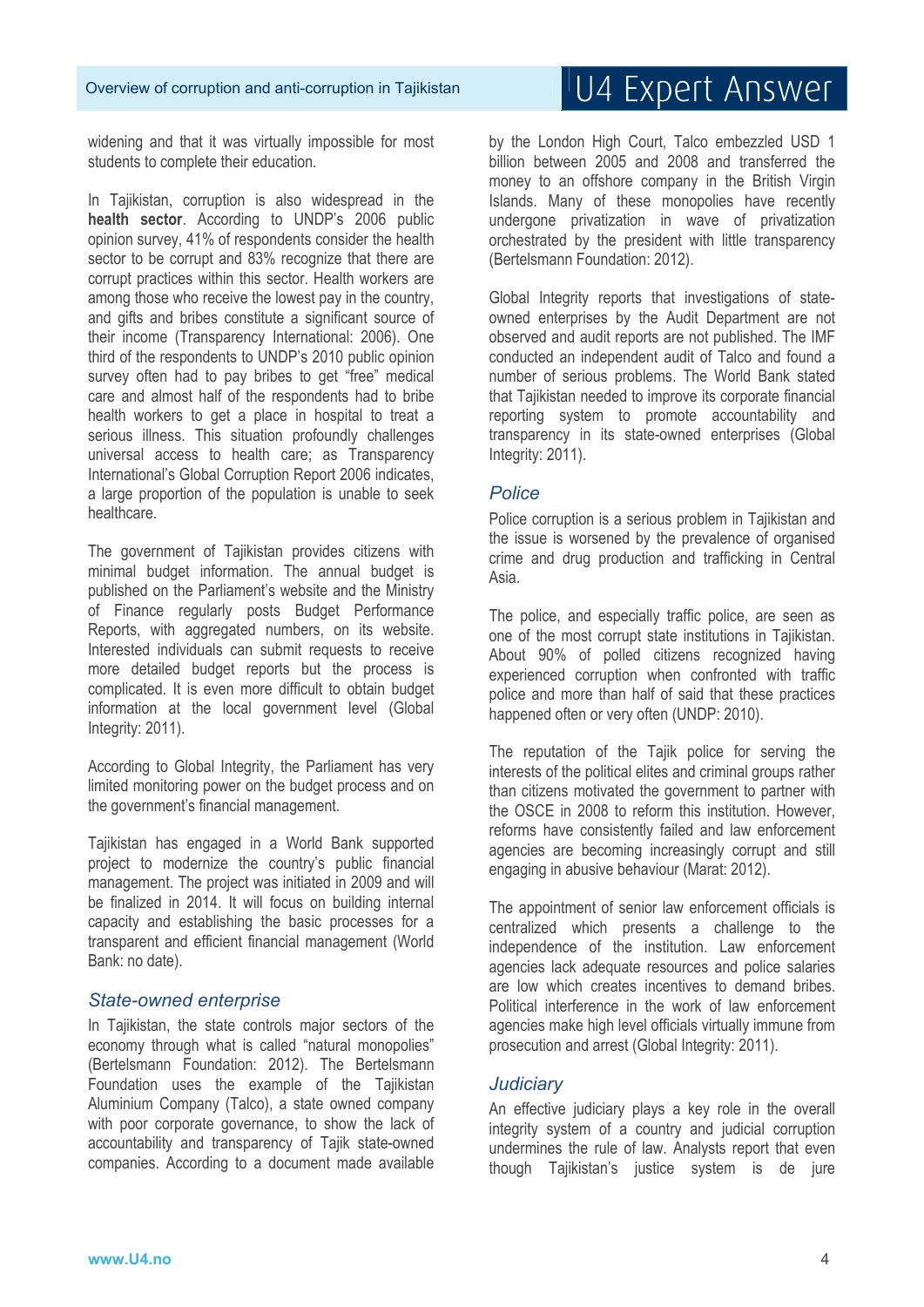independent, it is under the executive power's control in practice (Bertelsmann Foundation: 2012).

The government has continuously tightened its control over the judiciary. Tajikistan's constitution gives the president prerogative to nominate and dismiss judges and prosecutors (Bertelsmann Foundation: 2012). There is no formal and transparent procedure for recruiting judges, which makes the institution vulnerable to political influence (Global Integrity: 2011). This is echoed by citizens' lack of trust in the skills and capacities of the judges in their country (UNDP: 2010). In 2010, Tajikistan adopted a new criminal code, replacing the Soviet Code of 1961, transferring many powers from the office of the prosecutor to the courts. However, courts are often dominated by rulings from the office of the prosecutor who has more political leverage. The presidential office often instructs judges in highly sensitive cases (Bertelsmann Foundation: 2012).

The judiciary in Tajikistan is subject to widespread corruption and many activities such as settling a court case require illegal payments (Freedom House: 2012). In a 2010 public opinion survey, UNDP reports that 60% of respondents affirm that citizens do not want to go to court because the informal costs are too high. 55% also say cases are won by those who pay the highest bribe. Freedom House reveals, in its Nations in Transit 2012 report, that all the prisoners offered amnesty by the president in 2010 had to pay bribes to be released.

Analysts stress that the justice system in Tajikistan lacks resources. Courts are understaffed and overloaded, making the system slow and inefficient. There are almost no safeguards against conflicts of interest.

#### *Organized crime and money-laundering*

Tajikistan is not a significant drug producer but its border to Afghanistan and weak border control makes it a favourite trafficking route (EAG: 2008). Reports indicate that most of the proceeds of crime are transferred and laundered in the Middle East. Close to no efforts are made in Tajikistan to identify illegal money and organised criminal groups hold a strong grip on the banking system, providing an additional level of safety for criminals (UNODC: 2007).

## 2 Governance structure and anti-corruption efforts in **Tajikistan**

#### *Overview of anti-corruption reforms in Tajikistan*

Tajikistan has taken steps forward in the fight against corruption, adopting the United Nations Convention against Corruption and an anti-corruption law. But the country still lacks many important anti-corruption mechanisms such as an independent audit agency and effective access to information.

Where laws are in place, their implementation remains weak and the lack of political will to fight corruption contributes to the country's high levels of corruption (Freedom House: 2012).

The lack of actual freedom of expression and of the press, and limited space for civil society coupled with citizen reluctance to challenge the government, significantly limits control and oversight of government actions.

### Legal framework

#### *International conventions*

Tajikistan became a party to the United Nations Convention against Corruption (**UNCAC**) in 2006 through accession. According to the constitution, international legal instruments recognized by Tajikistan are an integral part of the legal system of the country. Tajikistan will be reviewed, in the framework of the UNCAC implementation peer-review mechanism, in 2013-2014.

#### *National legislation*

Tajikistan has adopted a rather strong and comprehensive anti-corruption law. The first legal instrument aiming at addressing the issue of corruption was the presidential decree of 1999. Although it combined preventive and repressive measures, it failed to address some key issues. The fight against corruption in Tajikistan is now governed by the *Law of the Republic of Tajikistan on Fighting Corruption* adopted in 2008. This law, combined with the Criminal Code **criminalize corruption**, extortion, passive and active bribery, as well as **bribery** of foreign officials (Global Integrity: 2011).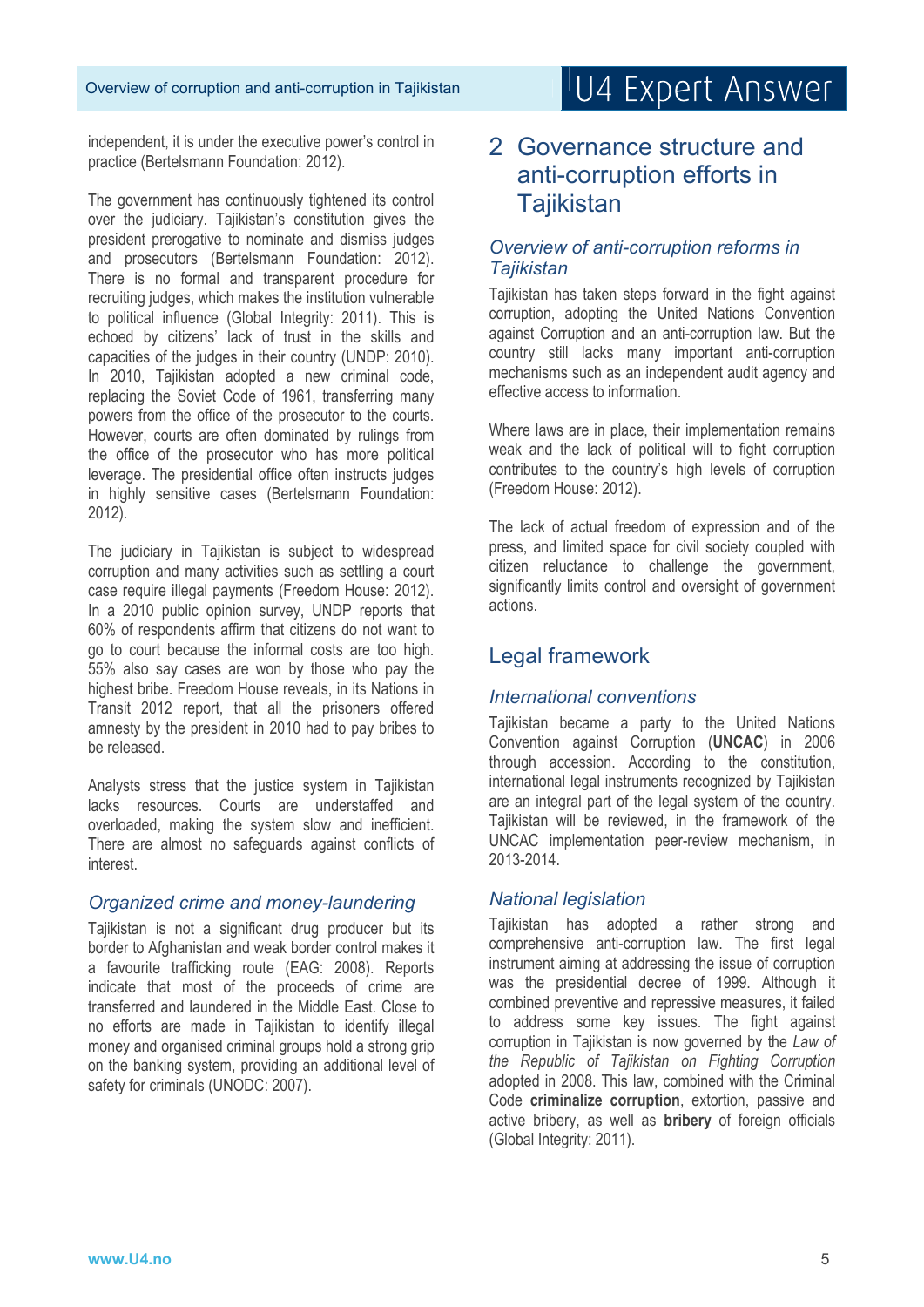#### Overview of corruption and anti-corruption in Tajikistan

Regulations for conflicts of interest are very limited and their application is poor. Codes of conduct are completely absent from the Tajikistan government landscape. By law, members of the executive, legislative and judicial branches of government as well as high level civil servants are required to **disclose their assets**, but none of these declarations are audited. The acceptance of **gifts and hospitality** is guided by law for all branches of government and for the civil service, but these rules are effectively implemented only for the members of parliament. None of the above need submit to any limitation regarding **post-employment** activities, making the system vulnerable to the "**revolving door**" phenomenon (Global Integrity: 2011).

The Constitutional Law on Elections of 2004 place limits on individual and corporate **donations to political parties and individual candidates**. This law also limits political parties' and individual candidates' expenditures and requires the disclosure of donations, although their accounts are not audited. The Central Commission for Elections and Referendum of the Republic of Tajikistan is in charge of monitoring the financing of political parties and candidates. Global Integrity, in its Integrity Scorecard 2011, indicates that these measures are ineffective in practice.

The 2008 *Law of the Republic of Tajikistan on Fighting Corruption* provides the "guarantee of the personal security of citizens who assist in combating corruptionrelated offences" which covers both the public and private sectors. Tajikistan has set up mechanisms to allow **whistleblowers** to report cases of corruption to the Agency for Financial Control and Fight Against Corruption through a hotline which operates 24 hours a day. Following the phone call, whistleblowers must submit a written form. Global Integrity suggests that the above-mentioned agency has sufficient resources and acts on reported cases within a reasonable time period (one or two weeks). The most significant problem observed is the lack of confidentiality.

Tajikistan enacted its *Right to Access to Information* Law in 2008 giving citizens the right to request government information and records, and creating the National Information Agency of Tajikistan. Tajikistan is thus one of the 93 countries that have an access to information law. Access Info Europe and the Centre for Law and Democracy nevertheless deem Tajikistan's legal framework for guaranteeing the right to information as insufficient, ranking the country  $90<sup>th</sup>$  from 93 with regard to the strength of the legal framework. In

# U4 Expert Answer

practice, government agencies often publish information with significant delays. Moreover, a decree that entered into force in 2010 allows government institutions to charge citizens and media representatives for requested information (Global Integrity: 2011).

#### Institutional framework

#### *Anti-Corruption Commission*

Tajikistan established its *Agency for State Financial Control and Fight Against Corruption* in 2008, with the mandate to investigate corruption-related offences. Global Integrity reports that Tajikistan's anti-corruption agency receives adequate funding from the government but remains understaffed, which makes procedures slower. By law, the agency is independent from the government but a recent public opinion survey conducted by the Centre for Strategic Studies and UNDP reveals that citizens perceive the *Agency for State Financial Control and Fight Against Corruption* as one of the country's most corrupt institutions. Recruitment at higher positions is often based on political connections (Global Integrity: 2011). In recent years, an increasing number of officials have been arrested on charges relating to corruption, however, as Bertelsmann Foundation indicates, most prosecutions of corruption happen at the lower levels of the administration, more specifically in the health, education and agriculture sectors (Bertelsmann Foundation: 2012).

#### *Supreme Audit Institution*

The *Agency for State Financial Control and Fight Against Corruption* also serves as the supreme audit institution of Tajikistan. There is no law requiring the agency to give citizens access to the audit reports but in practice they are meant to be publicly available and online. However, the website of the agency does not function properly (Global Integrity: 2011). As mentioned above, the *Agency for State Financial Control and Fight Against Corruption* is understaffed which is all the more problematic in a context where it is supposed to serve these two essential functions.

The *Agency for State Financial Control and Fight Against Corruption* received equipment from the OSCE as well as educational material and training for its staff, on Anti-Corruption Day 2012. The OSCE will continue its support to the agency in 2013.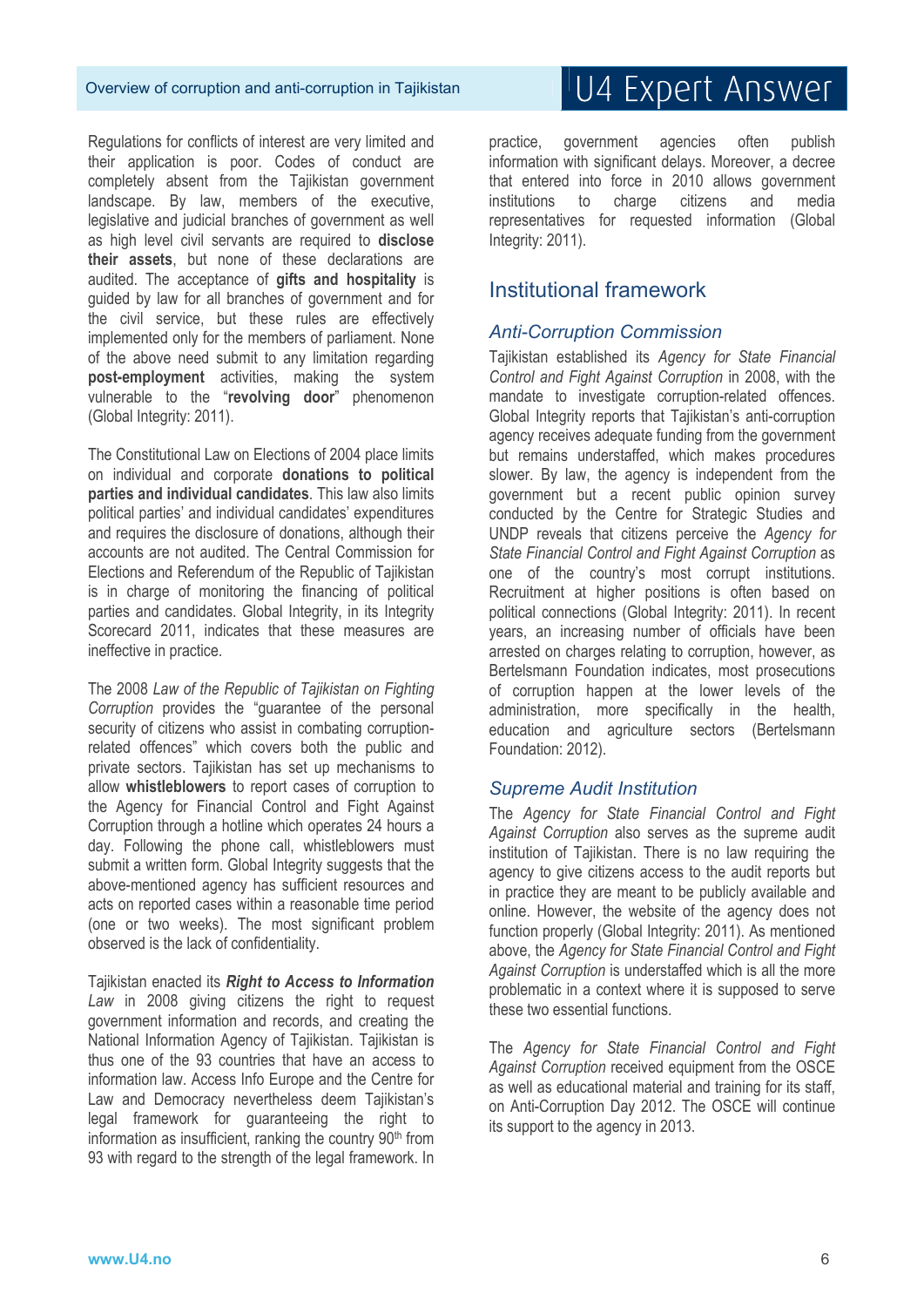#### *Office of the Ombudsman*

The Office of the Human Rights Ombudsman was created in 2008. It receives complaints from citizens, provides legal advice, monitors cases and can forward them to relevant agencies. Global Integrity reports that the government and judiciary give very little attention to these complaints submitted to the Ombudsman. The Ombudsman is independent by law but not in practice since he is nominated by the president and his office is funded by the government. Global Integrity reveals that the ombudsman sometime did not act on government actions that violated human rights. This office receives regular funding but in insufficient amounts and is understaffed (Global Integrity: 2011).

#### *Election Commission*

The Constitutional law on Elections of Tajikistan of 2004 provides for the establishment of the *Central Commission for Election and Referenda*. The commission is independent by law but is subordinate to the government in practice. President Rahmon decided to reshuffle the electoral commission in 2011. Observers suspect that the government wished to reward senior members of the People's Democratic Party (PDPT) for their loyalty (Tajikistan Monitor: 2011). International and local election observers have described all recent elections as fraudulent (Bertelsmann Foundation: 2012), indicating the electoral commission's lack of effectiveness.

#### Other actors

#### *Media*

The Constitution of Tajikistan guarantees freedom of expression, freedom of speech, and freedom of the press. In reality, however, freedom of expression is restricted and Tajikistan has seen a decline in basic civil freedom in the past few years (Bertelsmann Foundation: 2012). The country ranks 122nd from 179 in Reporter Without Borders' Press Freedom Index and the CSO qualifies Tajikistan as being in a "difficult situation", like most of its neighbouring countries.

The government owns the majority of broadcasting outlets leaving limited space for independent channels on television and radio. Global Integrity indicates that 90% of the requests for a broadcasting media license are denied and that the procedure is far from transparent. Print media is considered by experts to be a more unbiased source of information. Global Integrity reports that it is much easier for citizens to set up a print media outlet than a broadcasting channel. The law

does not require news outlets to disclose their ownership.

In recent years, journalists have been under increasing pressure from the government. According to Reporters Without Borders, the authorities brandish civil war and the issue of radical Islamism to silence the media. In 2009, public officials brought defamation lawsuits against four major newspapers in the run-up to the parliamentary elections of February 2010. According to Global Integrity, it is not safe for journalists in Tajikistan to report on corruption. They are regularly imprisoned, tortured and receive death threats. An example is Dodojon Atovulloev, a journalist who severely criticized the regime and was forced to flee the country because of death threats he received. He was recently killed while in exile in Moscow (Reporters Without Borders: 2012).

The government systematically controls the internet and regularly blocks news-related, political and religious websites. Asia Plus, the independent news site has been blocked frequently in 2012, as have RIA-Novosti, Youtube and others. (Reporters Without Borders: 2012).

#### *Civil society*

The right to assembly and form associations is guaranteed by the constitution but these rights are often limited in practice. Organisations critical of the government, among which are anti-corruption NGOs, are systematically harassed by the authorities, especially at the district level (Bertelsmann Foundation: 2012). Anti-corruption organisations often face funding problems and are financed from abroad. The government monitors these organisations strictly (Global Integrity: 2011).

#### *International community*

A scandal at the National Bank of Tajikistan revealed in 2007, which showed that the government was misusing USD 310 million of aid, significantly undermined Rakhmon's credibility with donors (International Crisis Group: 2009). Donors, despite their frustration, continue to support Tajikistan to reduce poverty, develop infrastructure and improve the country's governance.

The Anti-Corruption Network for Eastern Europe and Central Asia (ACN) was set up in 1998 by the OECD Working Group on Bribery, in collaboration with the EU, multilateral development banks, CSOs and business associations, to support anti-corruption efforts and create a regional forum for best practices targeting

# U4 Expert Answer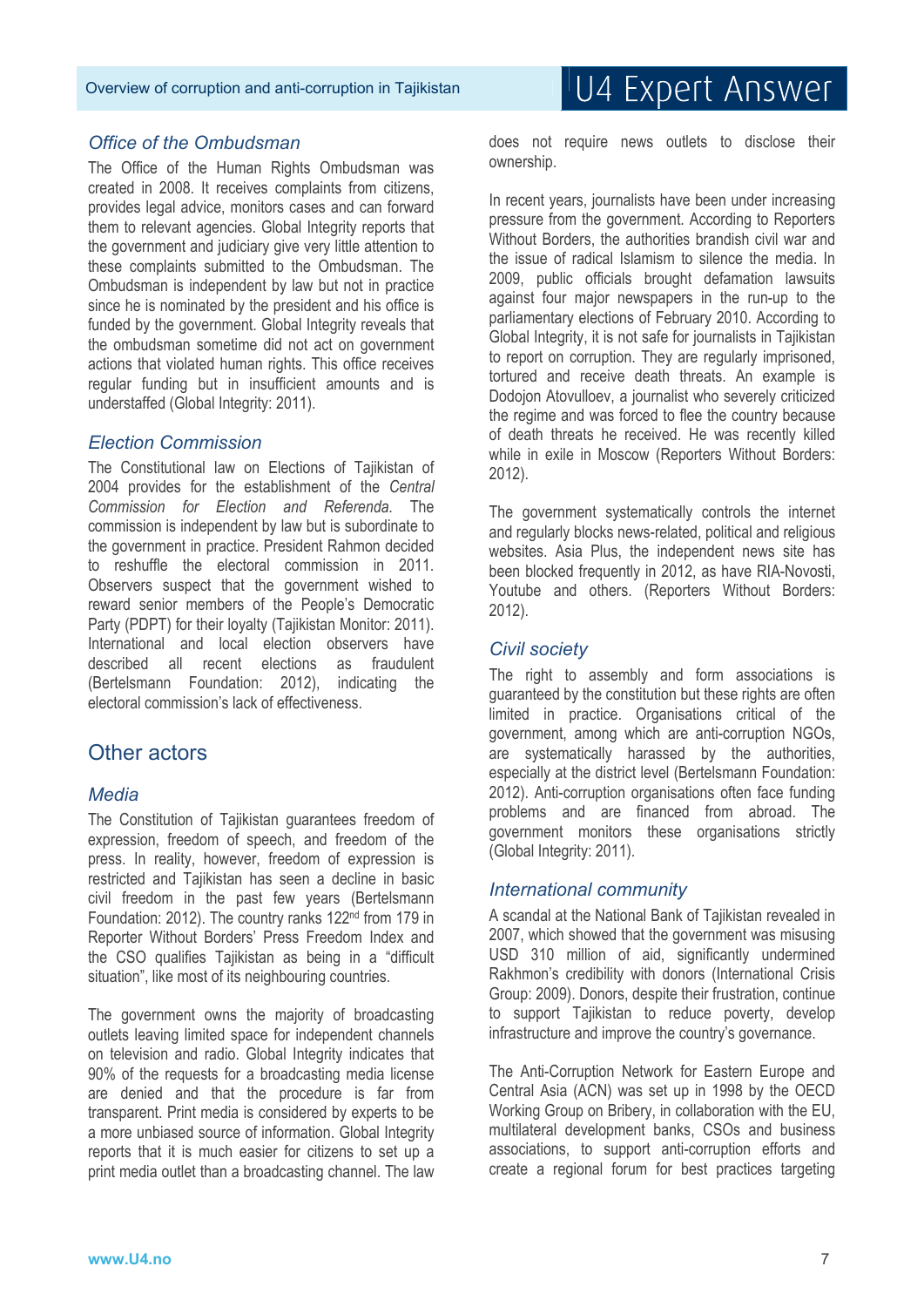countries in Central, Eastern and South Eastern Europe, the Caucasus and Central Asia. The ACN operates through meetings and conferences, subregional initiatives and thematic projects. In 2003, the ACN launched the Istanbul Action Plan for Armenia, Azerbaijan, Georgia, the Kyrgyz Republic, Kazakhstan, Tajikistan, Ukraine and Uzbekistan. The Action Plan involves country reviews and monitoring of the implementation of recommendations.

The OSCE is present in Tajikistan through its local office. A Good Governance Unit was established in the Tajikistan Office in 2012, demonstrating the political will of the organisation to deal with national corruption issues. This organisation works closely with the government to identify gaps in the legal framework and try to address them. It also manages various awareness-raising projects. The OSCE is one of the leading organisations of the Donor Anti-Corruption Forum in Tajikistan which offers a venue for international organisations and embassies to work jointly on corruption-related issues.

Good governance is one of the focal areas of the European Commission's partnership with Tajikistan. In its country strategy for Tajikistan 2011-2013, the European Commission highlights the need for improving public financial management and public administration through a "transparent, accountable public resource management system, based on international best practices for budget preparation, monitoring and execution". The European Commission has allocated  $\epsilon$  128 million to this 2011-2013 strategy for Tajikistan.

The World Bank chose Tajikistan as one of the four countries in the European Central Asia region in which to pilot its Country Governance and Anti-Corruption process. Within this framework, the World Bank will support the government in tackling three main governance areas: (a) strengthening transparency and accountability; (b) developing capacity; and (c) fostering demand for good governance.